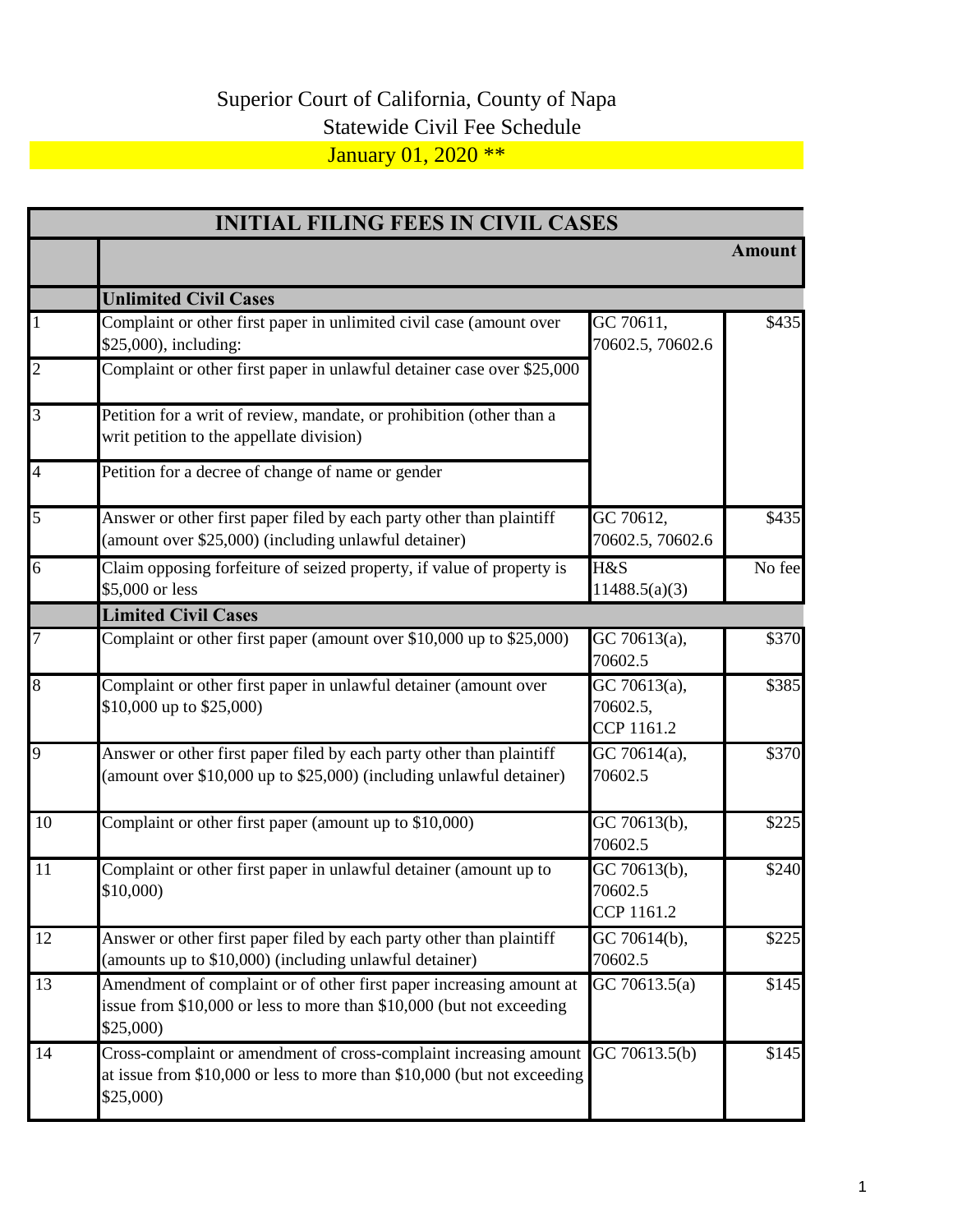| 15              | Amended complaint, cross-complaint, or amended cross-complaint<br>that reclassifies case from limited civil to unlimited civil (CCP<br>403.060)                                                                | GC 70619                                         | \$140   |
|-----------------|----------------------------------------------------------------------------------------------------------------------------------------------------------------------------------------------------------------|--------------------------------------------------|---------|
| 16              | Complaint or other first paper within small claims jurisdictional limit<br>filed by assignee of record (with declaration)                                                                                      | B&P 6322.1(c)(1),<br>GC 70613(b),<br>CCP 116.420 | \$181   |
| 17              | Answer or other first paper filed by each party other than plaintiff<br>(case filed by assignee within small claims jurisdictional limit, with<br>declaration)                                                 | B&P 6322.1(c)(1),<br>GC 70614(b),<br>CCP 116.420 | \$181   |
| 18              | Amendment of complaint or of other first paper filed by assignee of<br>record increasing amount at issue from within small claims limit to<br>more than \$10,000 (but not exceeding \$25,000)                  | GC 70613.5(a)                                    | \$189   |
| 19              | Cross-complaint or amendment of cross-complaint in case filed by<br>assignee with declaration, increasing amount at issue from within<br>small claims limit to more than \$10,000 (but not exceeding \$25,000) | GC 70613.5(b)                                    | \$189   |
|                 |                                                                                                                                                                                                                |                                                  |         |
|                 | <b>Other Initial Filing Fees (both Limited and Unlimited Civil Cases)</b>                                                                                                                                      |                                                  |         |
| 20              | Additional fee for case designated as complex (one fee for all<br>plaintiffs)                                                                                                                                  | GC70616(a)                                       | \$1,000 |
| $\overline{21}$ | Additional fee for case designated as complex (for each defendant, up<br>to \$18,000 total for case)                                                                                                           | GC 70616(b)                                      | \$1,000 |
| 22              | Supplemental fee for filing of a complaint by a "high-frequency<br>litigant," as defined in CCP § 425.55(b), in a construction-related<br>accessibility case                                                   | GC 70616.5                                       | \$1,000 |
| 23              | Complaint, response, or other first paper filed on behalf of public<br>entity (but fee is recoverable with judgment under GC 6103.5)                                                                           | GC 6103                                          | No fee  |
| 24              | Amended complaint or amended cross-complaint (other than one that<br>changes amount at issue to reclassify case or require fee difference<br>paid in limited civil case under GC 70613.5)                      | <b>CCP 472</b>                                   | No fee  |
| 25              | Action to compel registration of voters                                                                                                                                                                        | Elec. 2142                                       | No fee  |
| 26              | Request for order to require counting of provisional ballots                                                                                                                                                   | Elec. 14310                                      | No fee  |
| 27              | Petition for forfeiture where claim has been filed with district attorney<br>for impounded vehicle                                                                                                             | VC 14607.6(e)(4)                                 | \$100   |
| 28              | Abstract of judgment rendered from another court (unless filed with<br>an application for order of sale of a dwelling under CCP 704.750 or<br>with an application for order of examination under CCP 708.160)  | GC 70626(b)(2)                                   | \$45    |
| 29              | Issuing commission to take deposition out of state under CCP<br>2026.010                                                                                                                                       | GC 70626(b)(5)                                   | \$45    |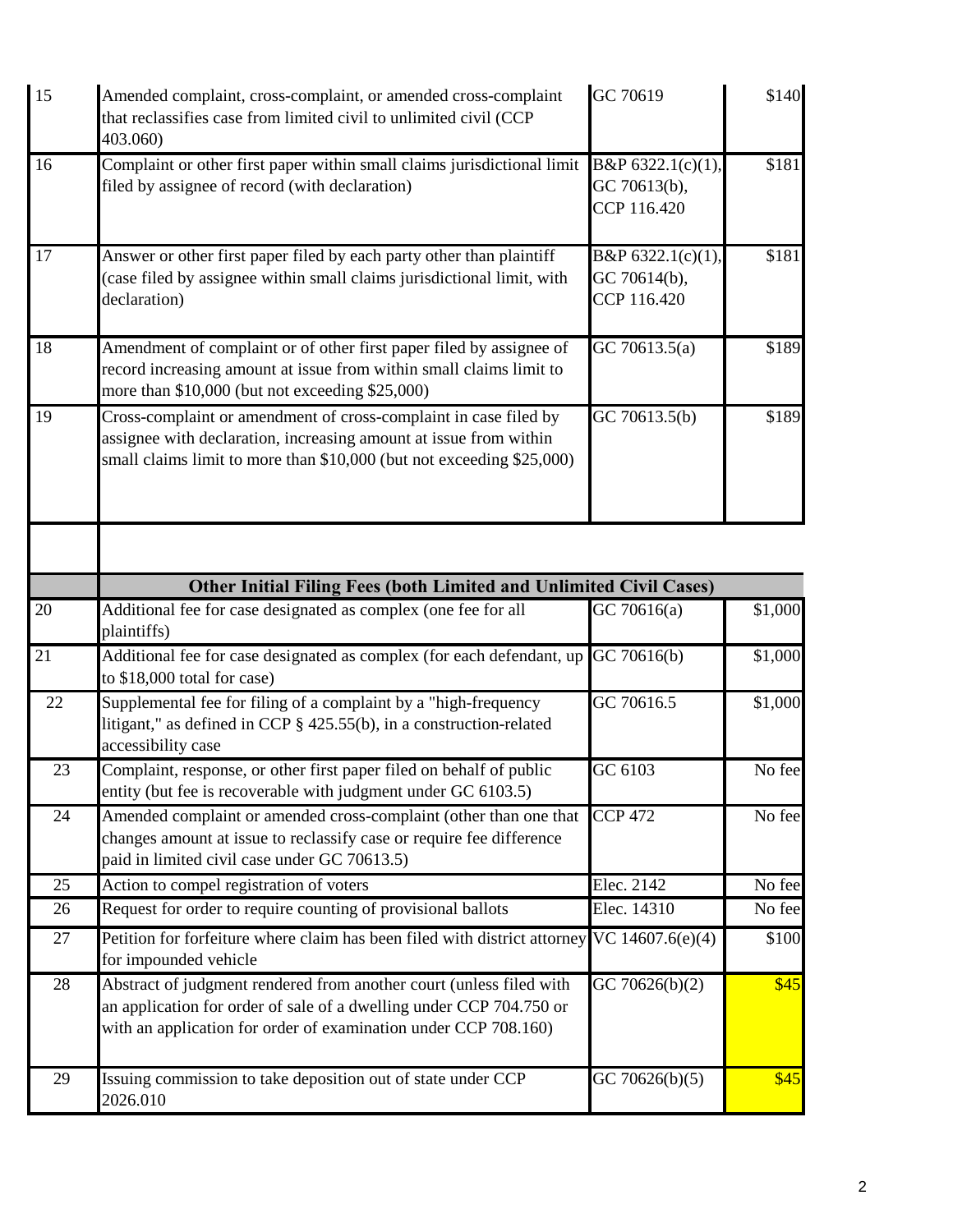| 30 | Filing and entering award under Workersø Compensation Act                                                                                                                  | GC 70626(b)(6)                       | \$45   |
|----|----------------------------------------------------------------------------------------------------------------------------------------------------------------------------|--------------------------------------|--------|
|    | <b>Discovery in Out-of-State Cases</b>                                                                                                                                     |                                      |        |
| 31 | Application for subpoena for discovery in out-of-state case (CCP<br>2029.300)                                                                                              | GC 70626(b)(5)                       | \$45   |
| 32 | First petition by party for relief in discovery dispute related to out-of-<br>state case (CCP 2029.610(a), CCP 2029.620(c)(1))                                             | GC 70611,<br>70602.5, 70602.6        | \$435  |
| 33 | First petition by non-party for relief in discovery dispute related to out GC 70626(c)<br>of-state case (CCP 2029.610(a), CCP 2029.620(c)(2))                              |                                      | \$80   |
| 34 | Subsequent petition by party for relief in discovery dispute related to<br>out-of-state case (where first appearance fee was previously paid)<br>(CCP 2029.620(c)(1))      | GC 70617(a)                          | \$60   |
| 35 | Subsequent petition by non-party for relief in discovery dispute<br>related to out-of-state case (where fee under GC 70626(c) was<br>previously paid) (CCP 2029.620(c)(2)) | GC 70617(a)                          | \$60   |
| 36 | Response by party to petition for relief in discovery dispute related to<br>out-of-state case (where first appearance fee was not previously paid)<br>(CCP 2029.610(c))    | GC 70612,<br>70602.5, 70602.6        | \$435  |
| 37 | Response by party to petition for relief in discovery dispute related to<br>out-of-state case (where first appearance fee was previously paid)                             | CCP 2029.620(d)                      | No fee |
| 38 | Response by non-party to petition for relief in discovery dispute<br>related to out-of-state case                                                                          | CCP 2029.610(c),<br>CCP 2029.620(d)  | No fee |
|    |                                                                                                                                                                            |                                      |        |
|    | <b>Requests for Protective Orders</b>                                                                                                                                      |                                      |        |
| 39 | Petition to prevent domestic violence and response                                                                                                                         | FC 6222,<br>GC 70617(b)(7)           | No fee |
| 40 | Petition to prevent abuse of an elder or dependent adult and response                                                                                                      | W&I 15657.03(q),<br>GC 70617(b)(10)  | No fee |
| 41 | Petition to prevent civil harassment (involving violence, threats of<br>violence, or stalking) and response                                                                | CCP 527.6(w)-(x)                     | No fee |
| 42 | Petition to prevent civil harassment (other) and response                                                                                                                  | GC 70611, 70612,<br>70602.5, 70602.6 | \$435  |
| 43 | Petition to prevent workplace violence (involving violence, threats of CCP 527.8(v)-(w)<br>violence, or stalking) and response                                             |                                      | No fee |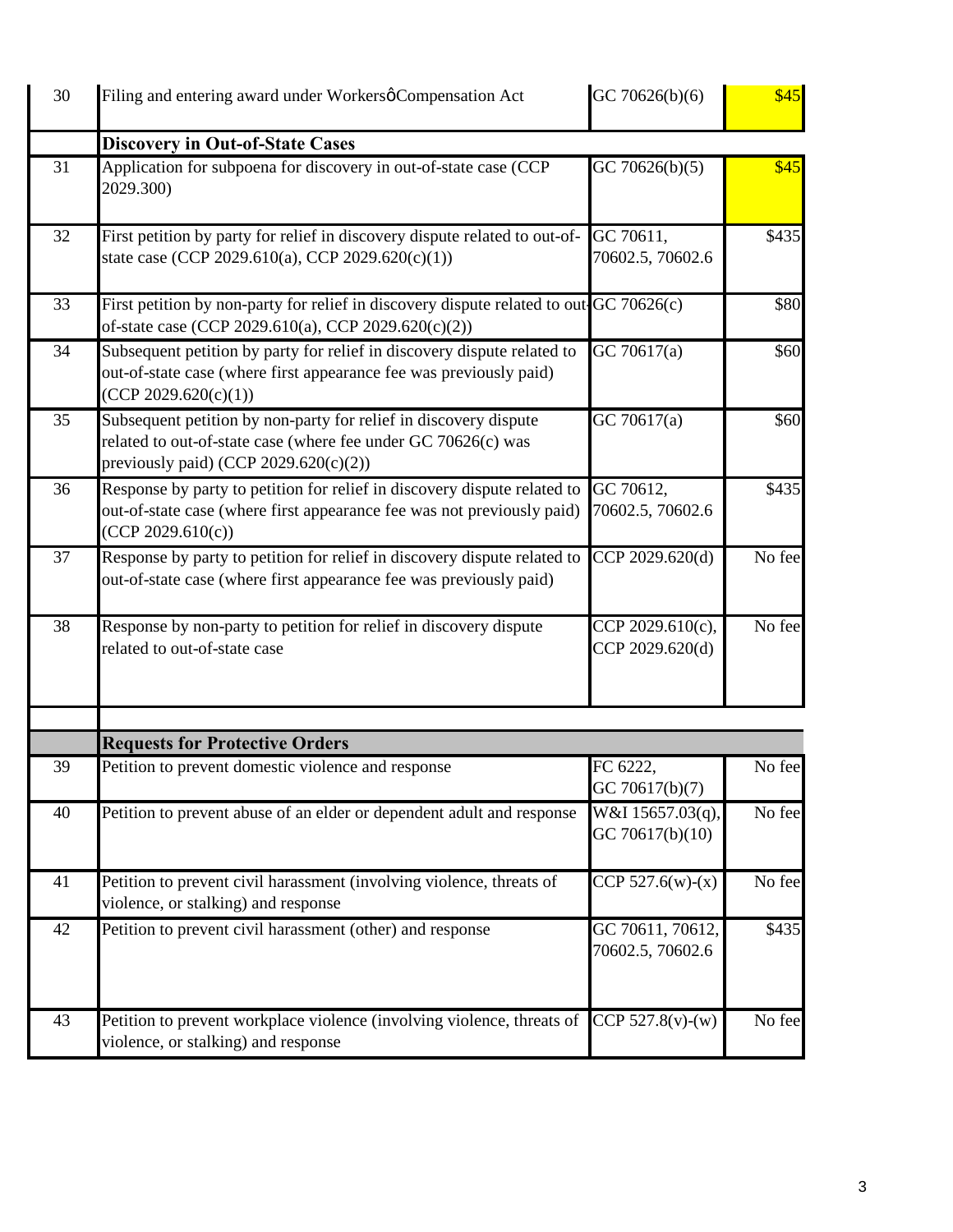|                 | <b>CIVIL MOTION AND OTHER FILING FEES</b>                                                                                                                                                                              |                             |        |
|-----------------|------------------------------------------------------------------------------------------------------------------------------------------------------------------------------------------------------------------------|-----------------------------|--------|
|                 |                                                                                                                                                                                                                        |                             | Amount |
| 45              | Motion or other paper requiring a hearing, including                                                                                                                                                                   | GC 70617(a)                 | \$60   |
| 46              | Motion listed under CCP $1005(a)(1)6(12)$                                                                                                                                                                              |                             |        |
| 47              | Motion or application to continue a trial date                                                                                                                                                                         |                             |        |
| 48              | Discovery motion under CCP 2016.010 et seq.                                                                                                                                                                            |                             |        |
| 49              | Motion for new trial                                                                                                                                                                                                   |                             |        |
| 50              | Ex parte application requiring a party to give notice of the ex parte<br>appearance to other parties                                                                                                                   |                             |        |
| 51              | Motion for summary judgment or for summary adjudication                                                                                                                                                                | GC 70617(d)                 | \$500  |
| 52              | Application to appear as counsel pro hac vice                                                                                                                                                                          | GC70617(e)                  | \$500  |
| 53              | Reenewal fee for application to appear as counsel pro hac vice for<br>each year a case continues                                                                                                                       | GC 70617(e) (2)             | \$500  |
| 54              | Reclassification of limited jurisdiction case to unlimited jurisdiction<br>(CCP 403.060)                                                                                                                               | GC 70619                    | \$140  |
| $\overline{55}$ | Processing change of venue (payable to superior court from which the<br>transfer was requested) (a separate check with the initial filing fee for<br>the court to which the case will be transferred is also required) | GC 70618                    | \$50   |
| 56              | Request, application, or motion for, or notice of, continuance of<br>hearing or case management conference                                                                                                             | $\overline{GC 706}17(c)(1)$ | \$20   |
| 57              | Stipulation and order                                                                                                                                                                                                  | GC 70617(c)(2)              | \$20   |
| 58              | Request for order authorizing service of summons by posting (CCP<br>415.45) or by publication (CCP 415.50)                                                                                                             | GC 70617(c)(3)              | \$20   |
| $\overline{59}$ | Amended notice of motion                                                                                                                                                                                               | GC 70617(b)(2)              | No fee |
| 60              | Civil case management statement                                                                                                                                                                                        | GC 70617(b)(3)              | No fee |
| 61              | Request for trial de novo after judicial arbitration                                                                                                                                                                   | GC 70617(b)(4)              | No fee |
| 62              | Stipulation that does not require an order                                                                                                                                                                             | GC 70617(b)(5)              | No fee |
| 63              | A request for entry of default or default judgment                                                                                                                                                                     | $\overline{GC}$ 70617(b)(8) | No fee |

| <b>CIVIL JURY AND TRIAL RELATED FEES</b> |                                           |              |        |
|------------------------------------------|-------------------------------------------|--------------|--------|
|                                          |                                           |              | Amount |
| 64                                       | Advance Jury Fee (nonrefundable)          | CCP $631(b)$ | \$150  |
| 65                                       | Daily jury deposits (amount set by court) | CCP $631(e)$ | Varies |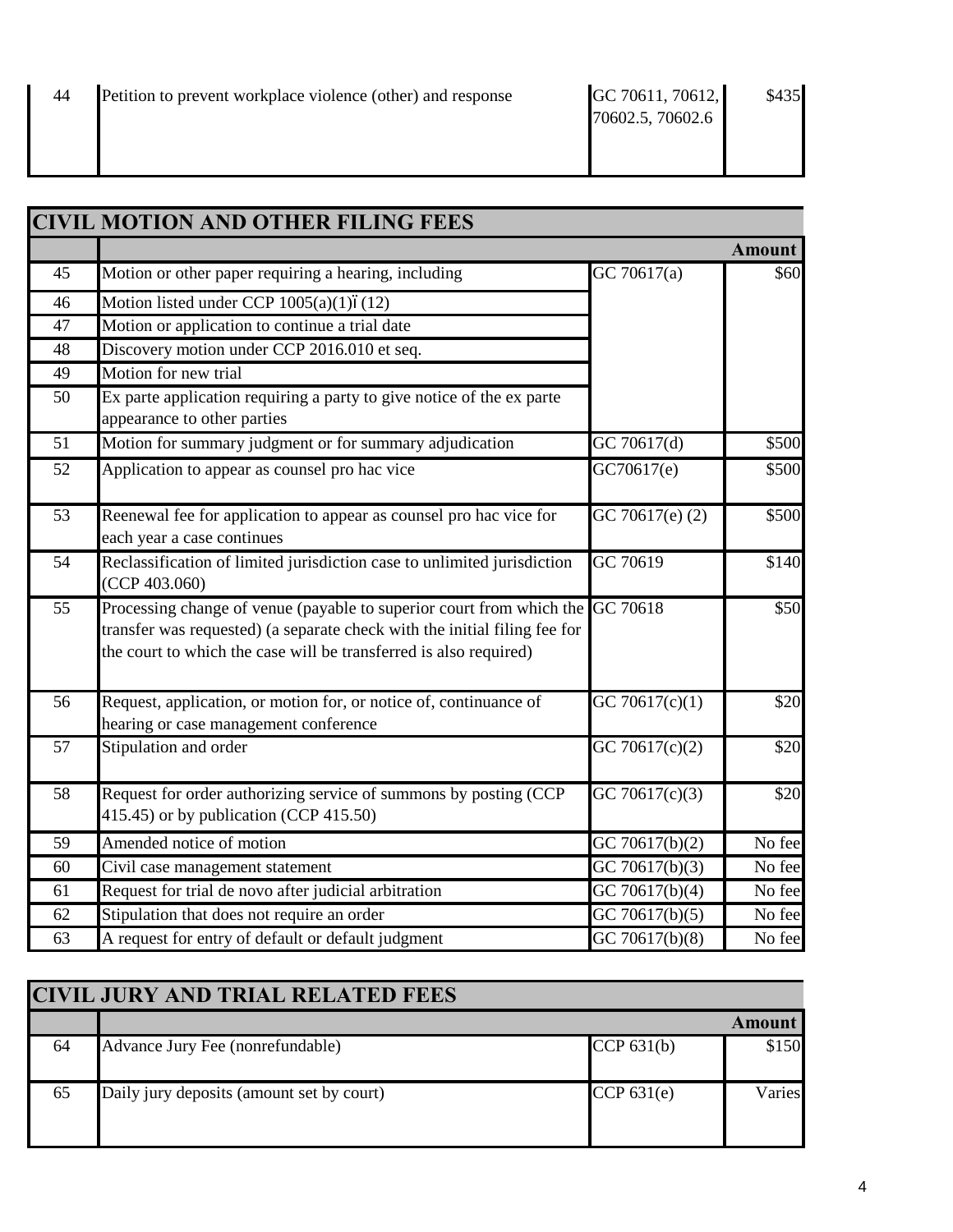| 66 | Court reporting services in civil proceedings lasting one hour or less                                                                                                                      | GC<br>68086(a)(1)(A) | \$30                      |
|----|---------------------------------------------------------------------------------------------------------------------------------------------------------------------------------------------|----------------------|---------------------------|
| 67 | Court reporter per diem fees for civil proceedings lasting more than<br>one hour (amount set by court) Note: Government Agencies are not<br>required to pay Court Reporter Fees per GC6103. | GC<br>68086(a)(1)(B) | \$225<br>\$450            |
| 68 | Extra court reporter (amount set by court)                                                                                                                                                  | GC 69953.5           | Amount<br>set by<br>court |
|    |                                                                                                                                                                                             |                      |                           |

| <b>JUDGMENT RELATED FEES</b> |                                                                                   |                |                           |
|------------------------------|-----------------------------------------------------------------------------------|----------------|---------------------------|
|                              |                                                                                   |                | Amount                    |
| 69                           | Confession of judgment (CCP 1134)                                                 | GC 70626(b)(3) | \$45                      |
| 70                           | Renewal of judgment (CCP 683.150)                                                 | GC 70626(b)(4) | \$45                      |
| 71                           | Notice of settlement (CRC 225)                                                    |                | No fee                    |
| 72                           | Certified copy of order to DMV when court orders judgment paid in<br>installments | VC 16379       | Amount<br>set by<br>court |

| <b>POST JUDGMENT RELATED FEES</b> |                                                                                                                                                                                                             |                   |               |
|-----------------------------------|-------------------------------------------------------------------------------------------------------------------------------------------------------------------------------------------------------------|-------------------|---------------|
|                                   |                                                                                                                                                                                                             |                   | <b>Amount</b> |
| 73                                | Issuing writ of attachment, writ of mandate, writ of execution, writ of<br>sale, writ of possession, writ of prohibition, writ of restitution, or any<br>other writ for enforcement of an order or judgment | GC 70626(a)(1)    | \$40          |
| 74                                | Issuing abstract of judgment                                                                                                                                                                                | GC 70626(a) $(2)$ | \$40          |
| 75                                | Issuing an order of sale                                                                                                                                                                                    | GC 70626(b)(1)    | \$45          |
| 76                                | Application for order of sale of a dwelling (CCP 704.750)                                                                                                                                                   | GC 70617(a)(7)    | \$60          |
| 77                                | Application for examination of third person controlling defendantos<br>property (CCP 491.110, 491.150)                                                                                                      | GC 70617(a)(3)    | \$60          |
| 78                                | Application for order for judgment debtor examination (CCP 708.110, GC 70617(a)(6)<br>708.160). No separate fee is charged for filing the abstract of<br>judgment with the application.                     |                   | \$60          |
| 79                                | Certificate of satisfaction of judgment (CCP 724.100)                                                                                                                                                       | GC 70626(a)(3)    | \$40          |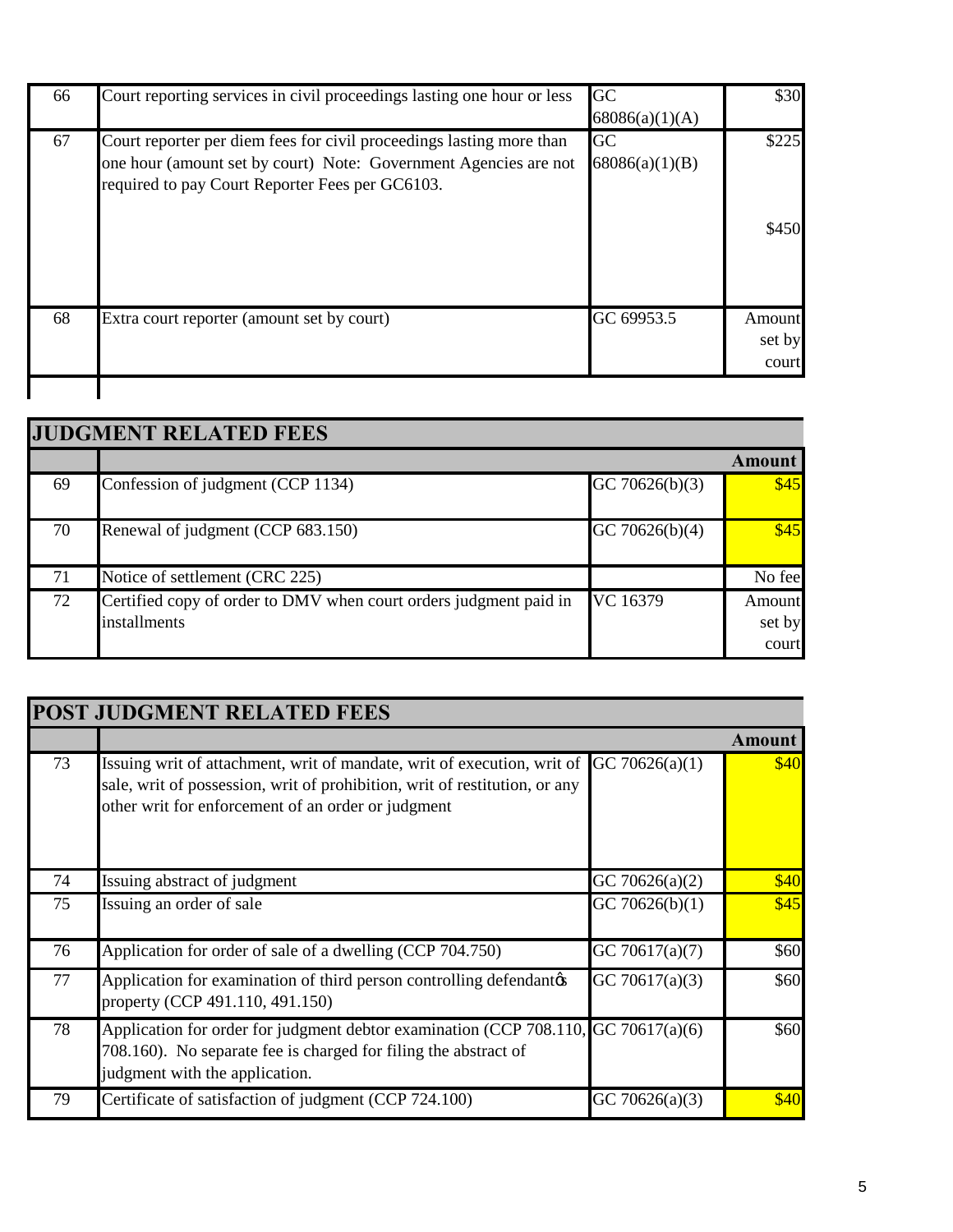| Notice to DMV of judgment debtor's default in making installment VC 16381 | Amount |
|---------------------------------------------------------------------------|--------|
| payments                                                                  | set by |
|                                                                           | court  |

|     | <b>SMALL CLAIMS FEES</b>                                                                                                                                                                          |                                                   |                   |
|-----|---------------------------------------------------------------------------------------------------------------------------------------------------------------------------------------------------|---------------------------------------------------|-------------------|
|     |                                                                                                                                                                                                   |                                                   | <b>Amount</b>     |
| 81  | Plaintiff Filing claim for \$1,500 or less                                                                                                                                                        | <b>CCP</b><br>116.230(b)(1)                       | \$30              |
| 81a | Defendant Filing claim for \$1,500 or less                                                                                                                                                        | <b>CCP</b><br>116.230(b)(1)                       | \$30              |
| 82  | Plaintiff Filing claim for more than \$1,500 but less than or equal to<br>\$5,000                                                                                                                 | <b>CCP</b><br>116.230(b)(2)                       | \$50              |
| 82A | Defendant Filing claim for more than \$1,500 but less than or equal to<br>\$5,000                                                                                                                 | $\overline{\text{CCP}}$<br>116.230(b)(2)          | \$50              |
| 83  | Plaintiff Filing claim for more than \$5,000 but less than or equal to<br>\$10,000 (claim by natural persons only, with certain exceptions)                                                       | <b>CCP</b><br>116.230(b)(3);<br>CCP 116.221       | \$75              |
| 83A | Defendant Filing claim for more than \$5,000 but less than or equal to<br>\$10,000 (claim by natural persons only, with certain exceptions)                                                       | <b>CCP</b><br>116.230(b)(3);<br>CCP 116.221       | \$75              |
| 84  | Filing claim by person who has filed more than 12 small claims in<br>California within the previous 12 months                                                                                     | CCP 116.230(c)                                    | $\overline{$}100$ |
| 85  | Amendment raising amount of claim from \$1,500 or less to more than CCP<br>\$1,500 but not exceeding \$5,000                                                                                      | 116.230(d)(1)                                     | \$20              |
| 86  | Amendment raising amount of claim from more than \$1,500 but not<br>exceeding \$5,000 to more than \$5,000 but not exceeding \$10,000<br>(claim by natural persons only, with certain exceptions) | $\overline{CCP}$<br>116.230(d)(2);<br>CCP 116.221 | $\overline{$}25$  |
| 87  | Amendment raising amount of claim from \$1,500 or less to more than<br>\$5,000 but not exceeding \$10,000 (claim by natural persons only,<br>with certain exceptions)                             | <b>CCP</b><br>116.230(d)(3);<br>CCP 116.221       | \$45              |
| 88  | Service by clerk for certified mail, to each defendant                                                                                                                                            | CCP 116.232                                       | \$15              |
| 89  | Transfer of case out of small claims court (defendantøs claim<br>exceeding jurisdictional limit) (no receiving court filing or transfer<br>fee)                                                   | CCP 116.390                                       | No fee            |
| 90  | Request for postponement of hearing, if defendant has been served, or CCP 116.570<br>before service on defendant if a prior postponement was granted                                              |                                                   | \$10              |
| 91  | Notice of appeal of small claims case                                                                                                                                                             | CCP 116.760                                       | \$75              |
| 92  | Motion to vacate                                                                                                                                                                                  | CCP 116.745                                       | \$20              |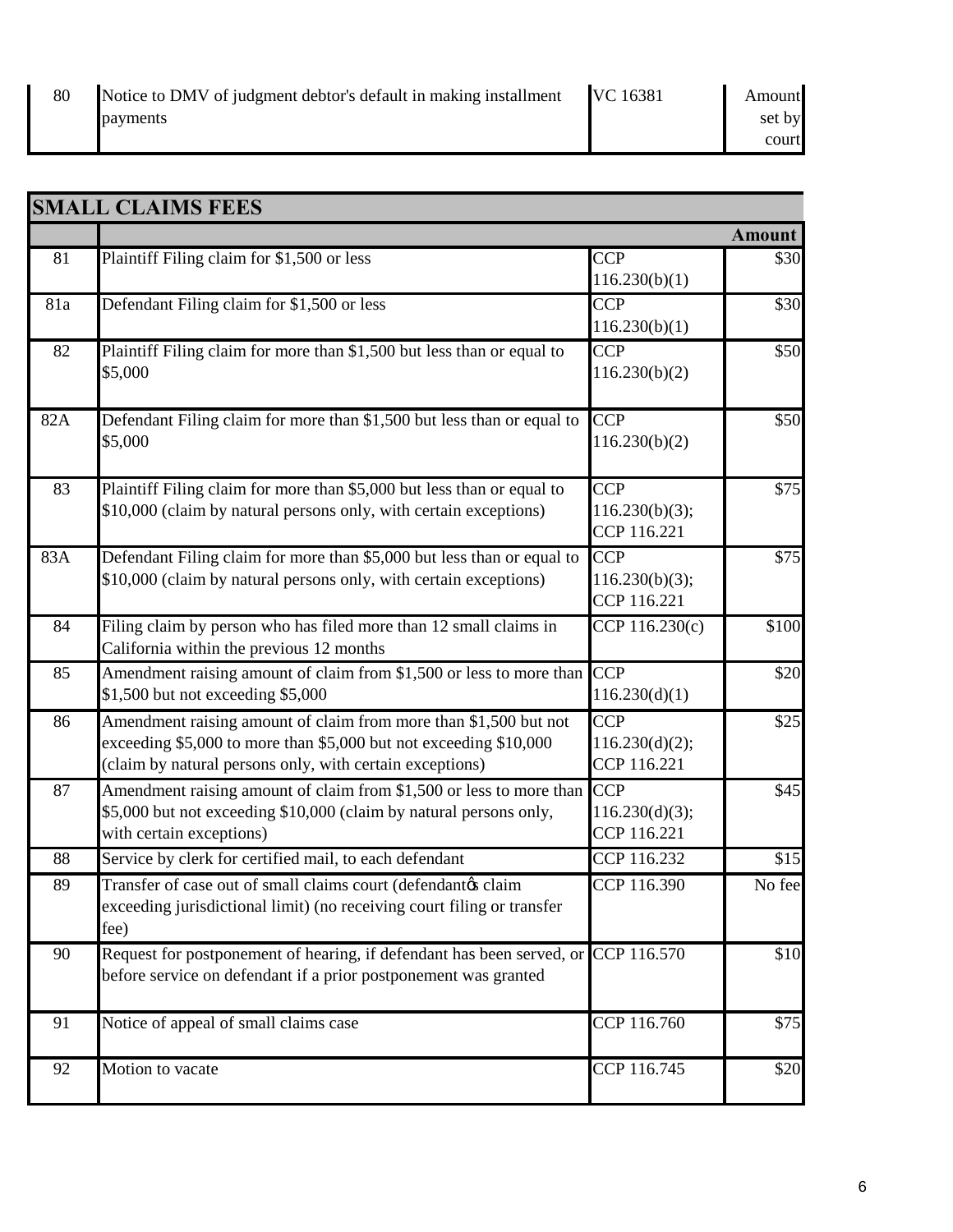| 93 | Fee for payment of judgment to court                    | CCP 116.860                    | \$20 |
|----|---------------------------------------------------------|--------------------------------|------|
| 94 | Application for order of examination of judgment debtor | GC 70617(a)(6),<br>CCP 116.820 | \$60 |
| 95 | Writ of execution                                       | GC 70626(a)(1),<br>CCP 116.820 | \$40 |
| 96 | Abstract of judgment                                    | GC 70626(a)(2),<br>CCP 116.820 | \$40 |

|     | <b>FAMILY LAW FEES</b>                                                                                                                                                                                                                                                                                                                                                                 |                                               |                      |
|-----|----------------------------------------------------------------------------------------------------------------------------------------------------------------------------------------------------------------------------------------------------------------------------------------------------------------------------------------------------------------------------------------|-----------------------------------------------|----------------------|
|     |                                                                                                                                                                                                                                                                                                                                                                                        |                                               | <b>Amount</b>        |
| 97  | Petition or other first paper (including a joint petition) for dissolution<br>of marriage or domestic partnership, legal separation, or nullity                                                                                                                                                                                                                                        | GC 70670(b),<br>70602.5, 70602.6              | \$435                |
| 98  | Response or other first paper filed in response to petition for<br>dissolution of marriage or domestic partnership, legal separation, or<br>nullity                                                                                                                                                                                                                                    | GC 70670(d),<br>70602.5, 70602.6              | \$435                |
| 99  | First paper in family law matter other than dissolution of marriage or<br>domestic partnership, legal separation, or nullity                                                                                                                                                                                                                                                           | $\overline{GC}$ 70670(a),<br>70602.5, 70602.6 | \$435                |
| 100 | First paper filed in response in family law matter other than<br>dissolution of marriage or domestic partnership, legal separation, or<br>nullity                                                                                                                                                                                                                                      | GC 70670©,<br>70602.5, 70602.6                | \$435                |
| 101 | A settlement agreement or stipulation for judgment that is signed by a<br>defaulted respondent and included in a judgment of dissolution of<br>marriage or domestic partnership; or a stipulation to modify such an<br>agreement if the stipulation is presented by the petitioner. (Defaulted<br>respondent is not charged a first paper fee under GC 70670. GC<br>$70671(b)$ , (e).) | GC 70677(c)                                   | No fee               |
| 102 | Appearance, stipulation, and waiver of rights in dissolution of<br>marriage or domestic partnership, legal separation or nullity or to<br>establish parentage, when respondent is a member of the armed forces                                                                                                                                                                         | GC 70673                                      | No fee               |
| 103 | Petition for adoption (for each person to be adopted)                                                                                                                                                                                                                                                                                                                                  | H&S 103730                                    | \$20                 |
| 104 | Filings in a proceeding to declare a minor free from parental custody<br>and control                                                                                                                                                                                                                                                                                                   | FC 7806, 7841                                 | $\overline{N}$ o fee |
| 105 | Domestic violence restraining orders, including a request to obtain,<br>modify, or enforce an order to prevent domestic violence or response<br>to that request; and any request that is necessary to obtain or give<br>effect to a restraining order                                                                                                                                  | GC 70671(f),<br>GC 70677(b)(5);<br>FC 6222    | No fee               |
| 106 | Domestic violence restraining orders, including a request to obtain,                                                                                                                                                                                                                                                                                                                   | GC 70677(a)                                   | \$60                 |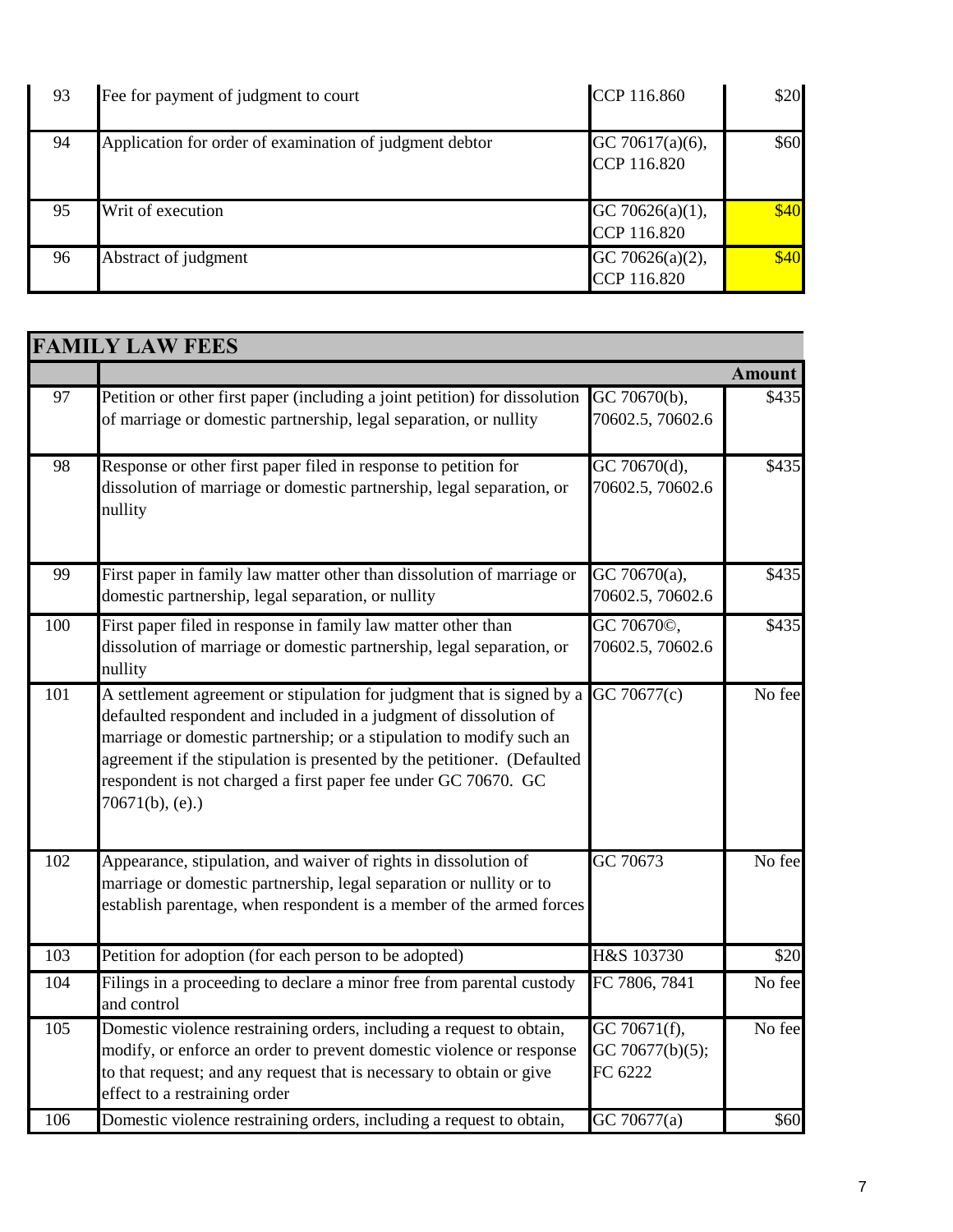| 107 | Additional charge on motion or order to show cause to modify or<br>enforce custody or visitation                                                                                                                                                                                                                         | GC 70678               | \$25            |
|-----|--------------------------------------------------------------------------------------------------------------------------------------------------------------------------------------------------------------------------------------------------------------------------------------------------------------------------|------------------------|-----------------|
| 108 | Stipulation and order not requiring a hearing; request or stipulation<br>for continuance of hearing or case management conference not<br>requiring a hearing                                                                                                                                                             | GC 70677(c)            | \$20            |
| 109 | Stipulation that does not require an order                                                                                                                                                                                                                                                                               | GC 70677(b)(7)         | No fee          |
| 110 | A stipulation regarding the date of termination of marital or domestic<br>partnership status if the court has retained jurisdiction over that date                                                                                                                                                                       | GC 70671(c)            | No fee          |
| 111 | First paper or any subsequent paper filed by the Department of Child<br>Support Services to establish parentage or to establish, modify, or<br>collect support                                                                                                                                                           | GC 6103.9, GC<br>70672 | No fee          |
| 112 | Response or subsequent paper filed in an action brought by the<br>Department of Child Support Services to establish parentage or to<br>establish, modify, or collect support if support is the only issue. If a<br>custody issue is raised, see charge for first paper filed in response to<br>other family law matters. | GC 70672               | No fee          |
| 113 | Filings on issues relating to parentage or support in a pre-existing non-GC 70672<br>governmental case in which a Title IV-D child support agency has<br>intervened and is providing services under FC 17400                                                                                                             |                        | No fee          |
| 114 | Statement to register a foreign support order or other first paper in a<br><b>UIFSA</b> case                                                                                                                                                                                                                             | GC 70677, FC<br>4927   | No fee          |
| 115 | A document relating to a stipulated postjudgment modification of<br>child support                                                                                                                                                                                                                                        | GC 70671(d)            | No fee          |
| 116 | Costs for stepparent adoption, including investigation (amount set by<br>court, up to \$700) (FC 9001, 9002)                                                                                                                                                                                                             | FC 9002                | Set by<br>court |
| 117 | Child custody evaluation (amount set by court)                                                                                                                                                                                                                                                                           | FC 3112                | Set by          |
| 118 | Court-appointed counsel for child (amount set by court) (FC 3150 et<br>seq.)                                                                                                                                                                                                                                             | FC 3153                | Set by<br>court |
| 119 | Premarital counseling for minors                                                                                                                                                                                                                                                                                         | FC 304                 | Set by          |
| 120 | Cost for investigation re: petition to declare child free from parental<br>custody and control                                                                                                                                                                                                                           | $\overline{FC 7851.5}$ | Set by<br>court |

| <b>PROBATE FEES</b> |                                                                                                                                                                                                                                           |  |        |
|---------------------|-------------------------------------------------------------------------------------------------------------------------------------------------------------------------------------------------------------------------------------------|--|--------|
|                     |                                                                                                                                                                                                                                           |  | Amount |
| 121                 | First-filed petition for letters of administration or letters testamentary, $\int$ GC 70650(a),<br>first-filed petition for special letters of administration with powers of 70602.5, 70602.6<br>general representative under Prob.C 8545 |  | \$435  |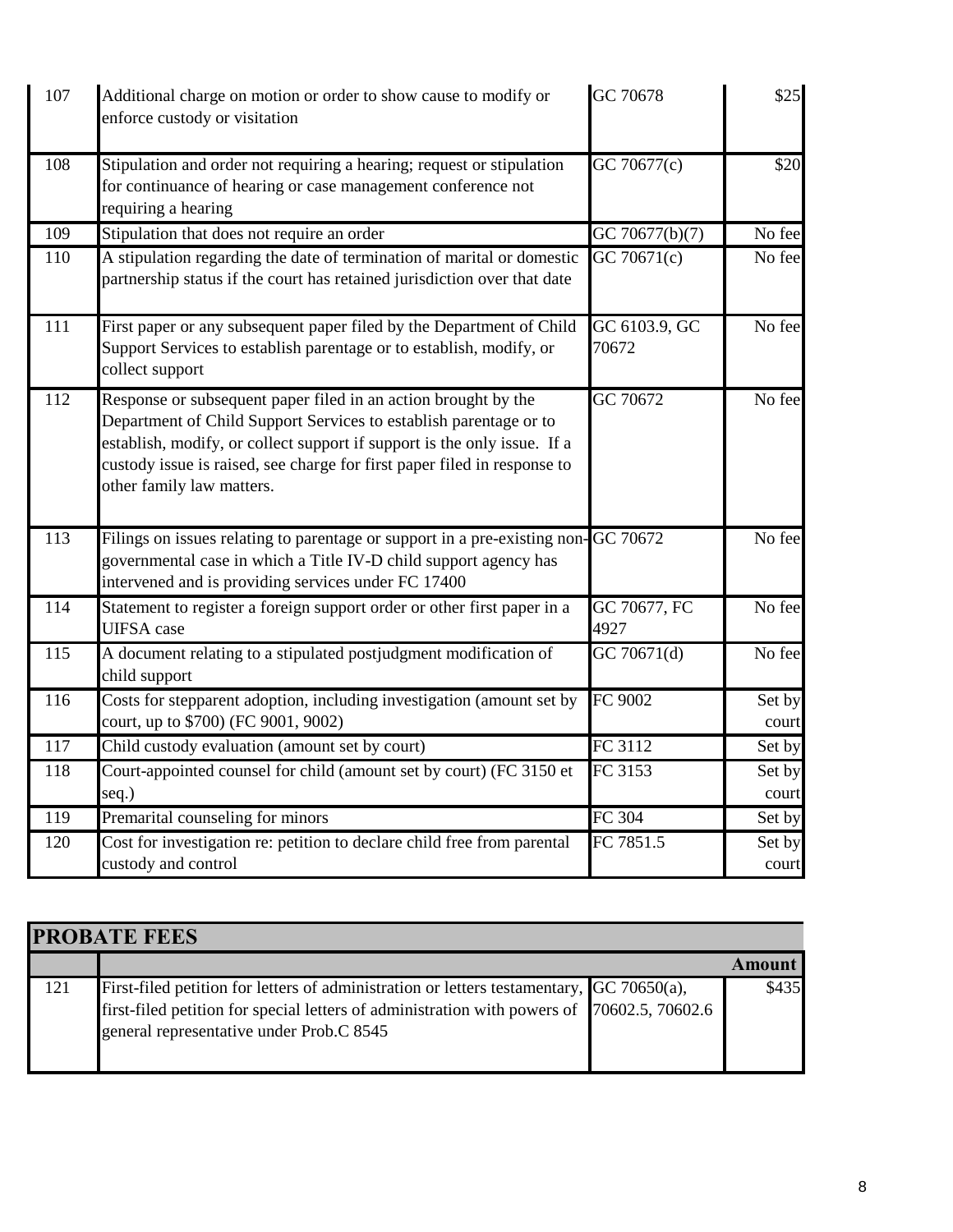| 122              | First objection to probate of will or codicil (Prob.C 8250); first<br>petition for revocation of probate of will or codicil (Prob.C 8270) (if<br>filed together with petition for appointment of personal representative<br>under GC 70650 (c), only the fee under GC 70650(c) is charged)                                                                                                                   | GC 70650(b),<br>70602.5, 70602.6    | \$435  |
|------------------|--------------------------------------------------------------------------------------------------------------------------------------------------------------------------------------------------------------------------------------------------------------------------------------------------------------------------------------------------------------------------------------------------------------|-------------------------------------|--------|
| $\overline{123}$ | Later-filed petition for letters of administration, letters testamentary,<br>or special letters of administration with powers of general<br>representative by a person other than the original petitioner                                                                                                                                                                                                    | GC 70650,<br>70602.5, 70602.6       | \$435  |
| 124              | First or subsequent petition for special letters of administration<br>without powers of general personal representative                                                                                                                                                                                                                                                                                      | GC 70657.5(a)(3)                    | \$200  |
| 125              | Opposition to a petition for appointment of a personal representative<br>in a decedentøs estate, other than a competing petition for<br>appointment or a will contest, and objection or other opposition to<br>first account of testamentary trustee subject to court supervision                                                                                                                            | GC 70651,<br>70602.5, 70602.6       | \$435  |
| 126              | Petition (or opposition to petition) concerning the internal affairs of a<br>trust under Prob.C 17200 et seq., or first account of trustee of<br>testamentary trust subject to continuing court jurisdiction under<br>Prob.C 17300 et seq.<br>(This fee does not apply to petitions or opposition concerning the<br>internal affairs of a testamentary trust subject to the fees under GC<br>70650 or 70651) | GC 70652,<br>70602.5, 70602.6       | \$435  |
| 127              | Petition (or opposition to petition) concerning the internal affairs of a<br>trust created by court order under Prob.C 2580, 3100, or 3600 (trusts<br>not subject to the \$435 fee under GC 70652)                                                                                                                                                                                                           | GC<br>70657.5(a)(1),<br>70652(d)    | \$200  |
| 128              | Petition for appointment of conservator, guardian of the estate or<br>guardian of the person and estate or opposition to these petitions other 70602.5, 70602.6<br>than competing petition for appointment                                                                                                                                                                                                   | $\overline{GC}$ 70653(a), (b),      | \$435  |
| 129              | Opposition to petition for appointment of conservator, guardian of the GC 70653(f)<br>estate or guardian of the person and estate filed by or on behalf of the<br>proposed conservatee or proposed ward or a parent of the proposed<br>ward                                                                                                                                                                  |                                     | No fee |
| 130              | Petition for appointment of guardian of the person only or opposition<br>to petition other than competing petition for appointment                                                                                                                                                                                                                                                                           | GC 70654 $(a)$ , $(b)$ ,<br>70602.5 | \$225  |
| 131              | Opposition to petition by the proposed ward or the parent of the<br>proposed ward                                                                                                                                                                                                                                                                                                                            | GC 70654(e)                         | No fee |
| 132              | Petition or opposition filed after issuance of letters of guardianship or GC 70657(e)<br>temporary guardianship, in guardianship of the person only                                                                                                                                                                                                                                                          |                                     | No fee |
| 133              | First or subsequent petition for temporary letters of conservatorship or GC 70657.5(a)(4)<br>guardianship                                                                                                                                                                                                                                                                                                    |                                     | \$60   |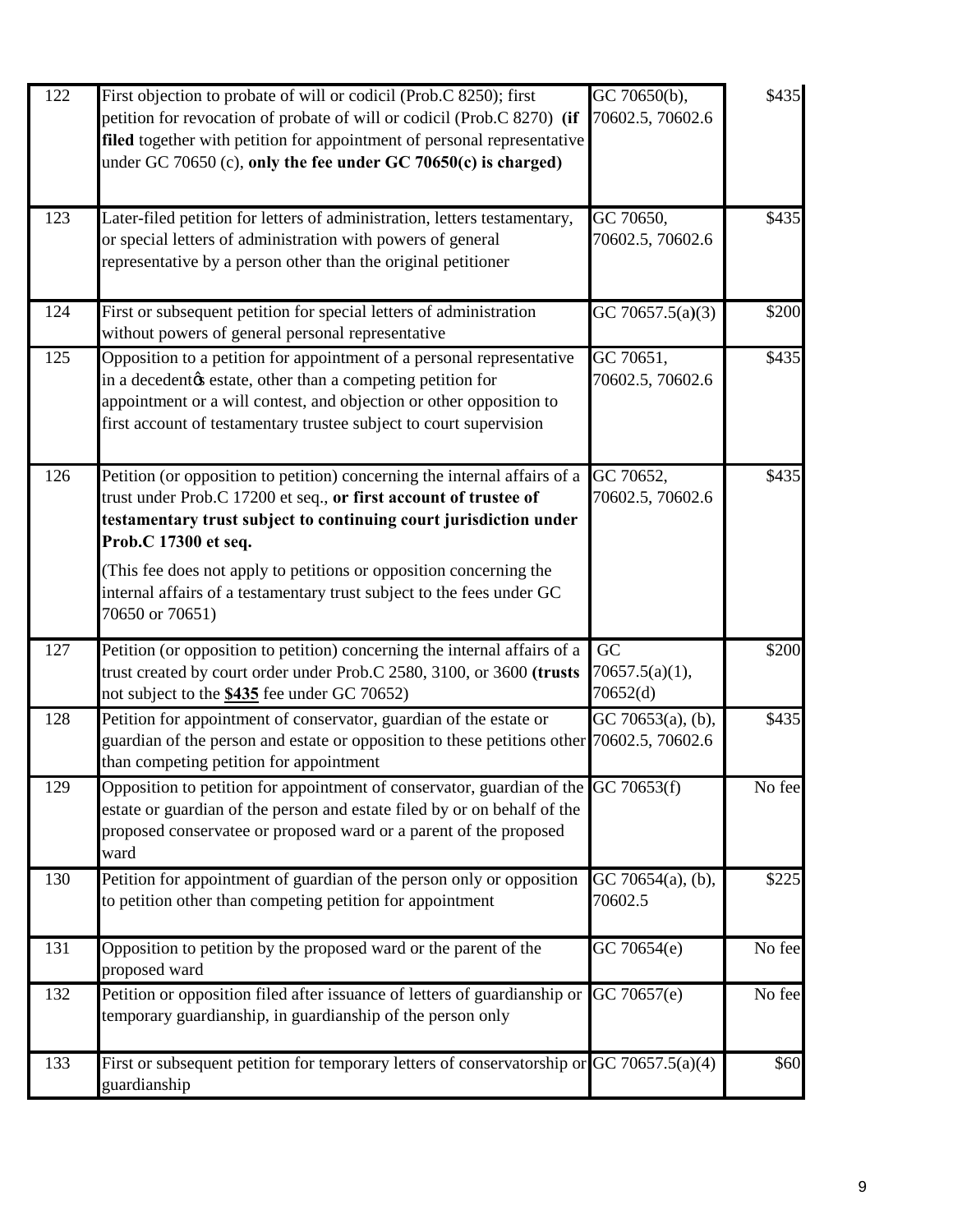| 134 | Petition commencing other proceedings under the Probate Code and<br>objections or other opposition to such petitions, including the<br>following:                                                                                                                                                                                                                                                                                 | GC 70655,<br>70602.5, 70602.6                    | \$435 |
|-----|-----------------------------------------------------------------------------------------------------------------------------------------------------------------------------------------------------------------------------------------------------------------------------------------------------------------------------------------------------------------------------------------------------------------------------------|--------------------------------------------------|-------|
| 135 | Petition to determine the fact of death to determine title to real<br>property and objections or other opposition (Prob.C 200)                                                                                                                                                                                                                                                                                                    | GC 70655(c)(4),<br>70602.5, 70602.6              | \$435 |
| 136 | Petition for an order concerning a particular transaction and<br>objections or other opposition (Prob.C 3100)                                                                                                                                                                                                                                                                                                                     | GC 70655 $(c)(5)$ ,<br>70602.5, 70602.6          | \$435 |
| 137 | Petition for an order concerning capacity determination and health<br>care decision authority for adult without conservator and objections or 70602.5, 70602.6<br>other opposition (Prob.C 3200)                                                                                                                                                                                                                                  | GC 70655(c)(6),                                  | \$435 |
| 138 | Petition for compromise of the claim of a minor or disabled adult, no<br>civil action pending, and objections or other opposition (Prob.C 3600) 70602.5, 70602.6                                                                                                                                                                                                                                                                  | $\overline{GC}$ 70655(c)(1),                     | \$435 |
| 139 | Petition concerning a power of attorney and objections or other<br>opposition (Prob.C 4541)                                                                                                                                                                                                                                                                                                                                       | $\overline{GC}$ 70655(c)(8),<br>70602.5, 70602.6 | \$435 |
| 140 | Petition concerning advance health care directive and objections or<br>other opposition (Prob.C 4766)                                                                                                                                                                                                                                                                                                                             | GC 70655(c)(7),<br>70602.5, 70602.6              | \$435 |
| 141 | Petition to determine succession to real property and objections or<br>other opposition (Prob.C 13151)                                                                                                                                                                                                                                                                                                                            | GC 70655(c)(2),<br>70602.5, 70602.6              | \$435 |
| 142 | Spousal or domestic partnership property petition and objections or<br>other opposition (Prob.C 13650)                                                                                                                                                                                                                                                                                                                            | GC 70655(c)(3),<br>70602.5, 70602.6              | \$435 |
| 143 | Petition for approval, compromise, or settlement of claims against<br>deceased settlor, or for allocation of amounts due between trusts, or<br>objections or other opposition (Prob.C 19020)                                                                                                                                                                                                                                      | GC 70655(c)(9),<br>70602.5, 70602.6              | \$435 |
| 144 | Any other petition that commences a proceeding under the Probate<br>Code and objections or other opposition                                                                                                                                                                                                                                                                                                                       | GC 70655(c)(10),<br>70602.5,70602.6              | \$435 |
| 145 | Petition for order setting aside estate of small value if no estate is<br>pending for the decedent (Prob.C 6602)                                                                                                                                                                                                                                                                                                                  | GC 70656(a),<br>70602.5                          | \$225 |
| 146 | Opposition to petition for order setting aside estate of small value<br>(Prob.C 6602)                                                                                                                                                                                                                                                                                                                                             | GC 70656(b),<br>70602.5                          | \$225 |
| 147 | Petition (or opposition to petition) for an order listed below, filed<br>after issuance of letters testamentary, letters of administration, or<br>letters of special administration to a personal representative of a<br>decedentøs estate; letters of guardianship or temporary guardianship to<br>a guardian of the estate or person and estate; or letters of<br>conservatorship or temporary conservatorship to a conservator | GC 70658(a),<br>70602.5, 70602.6                 | \$435 |
|     | Petition for order concerning sale, lease, encumbrance, grant<br>of an option, purchase, conveyance, or exchange of property                                                                                                                                                                                                                                                                                                      | GC 70658(a)(1),<br>70602.5, 70602.6              |       |
|     | Petition for order settling an account of a fiduciary                                                                                                                                                                                                                                                                                                                                                                             | GC 70658(a)(2),<br>70602.5, 70602.6              |       |
|     | Petition for order authorizing, instructing, or directing a<br>fiduciary, or approving or confirming acts of a fiduciary                                                                                                                                                                                                                                                                                                          | GC 70658(a)(3),<br>70602.5, 70602.6              |       |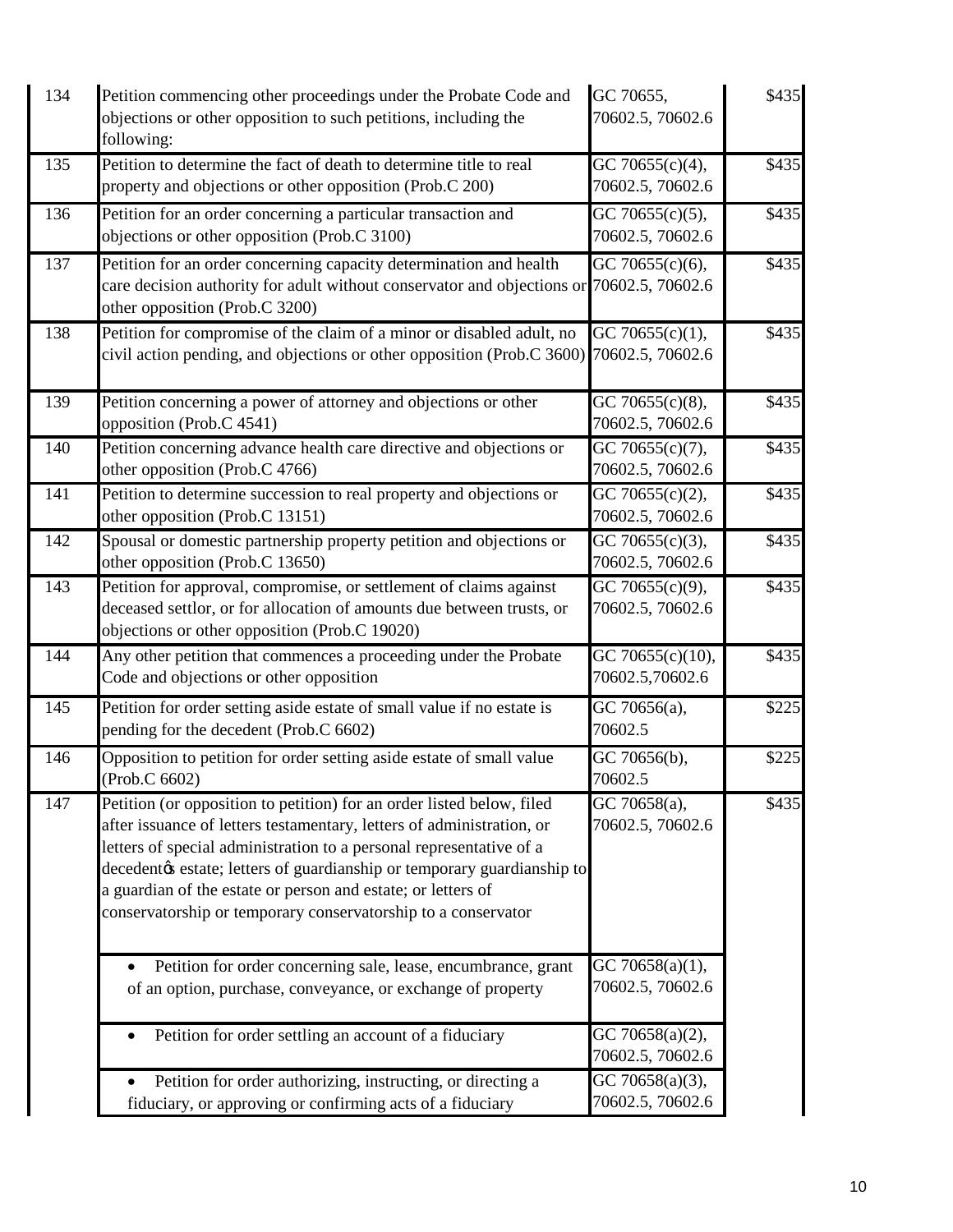|     | Petition for order concerning payment of compensation or<br>expenses of an attorney                                                                                                                                                                               | GC 70658(a)(4),<br>70602.5, 70602.6               |                      |
|-----|-------------------------------------------------------------------------------------------------------------------------------------------------------------------------------------------------------------------------------------------------------------------|---------------------------------------------------|----------------------|
|     | Petition for order concerning payment of compensation or<br>expenses of a fiduciary                                                                                                                                                                               | $\overline{GC 70658(a)(5)}$ ,<br>70602.5, 70602.6 |                      |
|     | Petition for order surcharging or removing a fiduciary                                                                                                                                                                                                            | $\overline{GC}$ 70658(a)(6),<br>70602.5, 70602.6  |                      |
|     | Petition for order transferring or authorizing transfer of<br>property of an estate to a fiduciary in another jurisdiction                                                                                                                                        | $\overline{GC}$ 70658(a)(7),<br>70602.5, 70602.6  |                      |
|     | Petition for order allowing a fiduciary & request to resign                                                                                                                                                                                                       | GC 70658(a)(8),<br>70602.5, 70602.6               |                      |
|     | Petition for order adjudicating a claim to property under<br>Prob.C 850 et seq.                                                                                                                                                                                   | GC 70658(a)(9),<br>70602.5, 70602.6               |                      |
|     | Petition for order granting permission to fix the residence of a<br>ward or conservatee outside of California                                                                                                                                                     | $\overline{GC}$ 70658(a)(10),<br>70602.5, 70602.6 |                      |
|     | Petition for order concerning payments for support,<br>maintenance, or education of a ward or conservatee or a of person<br>entitled to support, maintenance, or education from a ward or<br>conservatee                                                          | $\overline{GC}$ 70658(a)(11),<br>70602.5, 70602.6 |                      |
|     | Petition for order concerning payment of surplus income to<br>relatives of a conservatee (Prob.C 2423) or concerning substituted<br>judgment (Prob.C 2580)                                                                                                        | GC 70658(a)(12),<br>70602.5, 70602.6              |                      |
|     | Petition for order affecting legal capacity of a conservatee<br>under Prob.C 1870 et seq.                                                                                                                                                                         | GC 70658(a)(13),<br>70602.5, 70602.6              |                      |
|     | Petition for order adjudicating merits of a claim under Prob.C<br>2500 et seq.                                                                                                                                                                                    | GC 70658(a)(14),<br>70602.5, 70602.6              |                      |
| 148 | Petition (or opposition to petition) filed after the issuance of<br>temporary letters of guardianship or conservatorship or letters of<br>guardianship or conservatorship not subject to the \$435 fee in GC<br>70658(a) and not exempt under GC 70657(e)         | GC 70657.5(a)(3)                                  | \$60                 |
| 149 | Petition (or opposition to petition) filed after the issuance of letters of $ GC 70657(e),$<br>guardianship or temporary letters of guardianship in a guardianship of $70658(c)(1)$<br>the person only                                                            |                                                   | No fee               |
| 150 | Disclaimer of interest in a decedentøs estate                                                                                                                                                                                                                     | GC 70657.5(c),<br>70658(c)(2)                     | $\overline{N}$ o fee |
| 151 | Petition (or opposition to petition) after issuance of special letters of<br>administration or letters testamentary or of administration in<br>decedentsøestates that are not subject to the \$435 fee in GC 70658(a)                                             | GC 70657.5(a) $(2)$                               | \$200                |
| 152 | Motion, application or other paper requiring a hearing after the first<br>paper, including motion or other paper listed in GC 70617(a)<br>(motions listed in CCP $1005(a)(1)6(12)$ , motion to continue a trial<br>date, discovery motions, motion for new trial) | GC 70657(a)(1),<br>70617(a)                       | \$60                 |
| 153 | Application for ex parte relief other than ex parte petition for<br>discharge.                                                                                                                                                                                    | GC 70657(a) $(2)$                                 | \$60                 |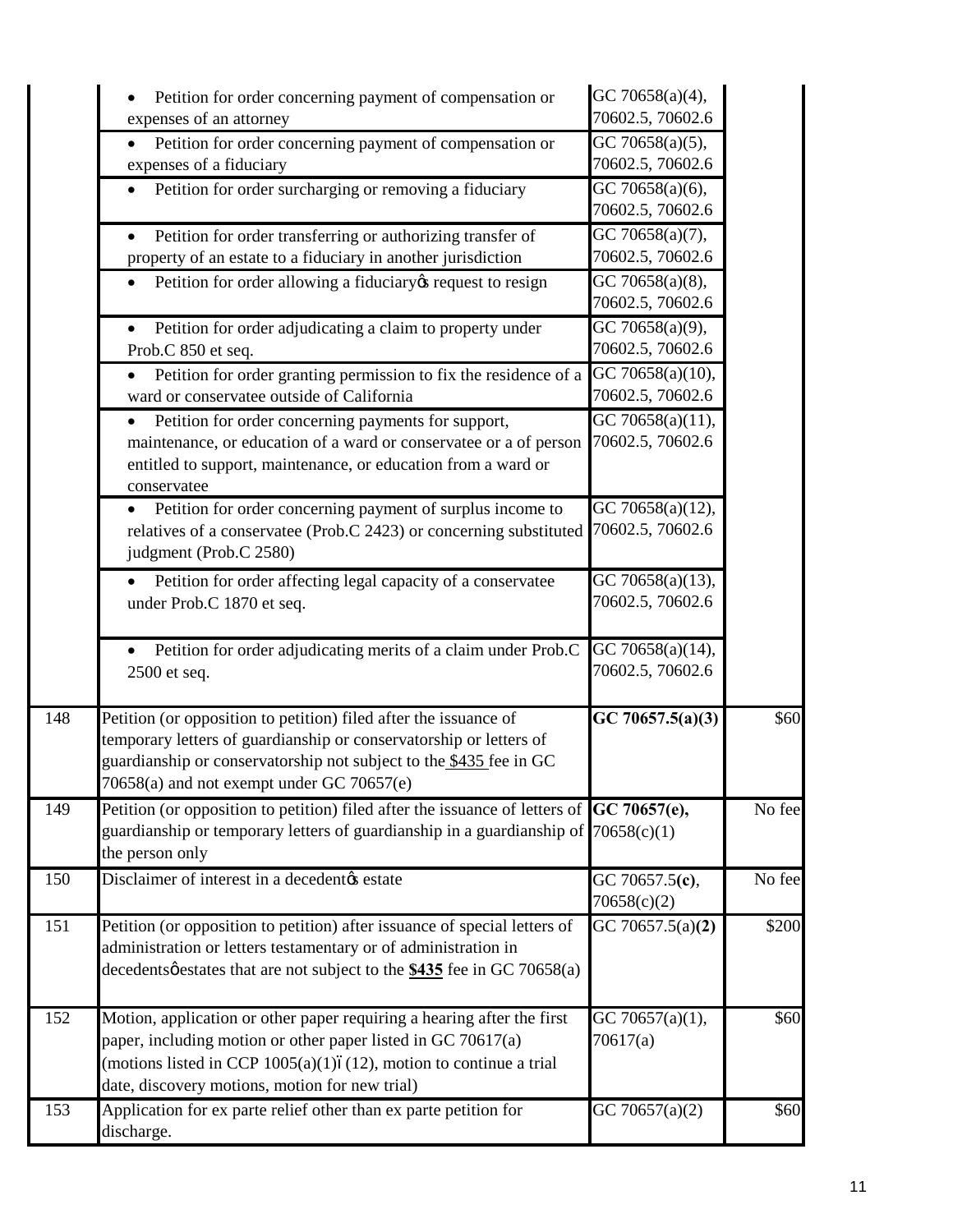| 154 | Ex parte petition for discharge of personal representative, conservator, $GC 70657(a)(2)$<br>or guardian upon completion of court-ordered distribution or transfer |                                          | No fee          |
|-----|--------------------------------------------------------------------------------------------------------------------------------------------------------------------|------------------------------------------|-----------------|
| 155 | Motion or other paper listed in GC 70617(b) (list of 13 items),<br>including:                                                                                      | GC 70657(b)                              | No fee          |
|     | Amended notice of motion                                                                                                                                           | GC 70657(b),<br>70617(b)(2)              |                 |
|     | Civil case management statement                                                                                                                                    | GC 70657(b),<br>70617(b)(3)              |                 |
|     | Request for trial de novo after judicial arbitration                                                                                                               | GC 70657(b),<br>70617(b)(4)              |                 |
|     | Stipulation that does not require an order                                                                                                                         | $\overline{GC}$ 70657(b),<br>70617(b)(5) |                 |
|     | A request for entry of default or default judgment                                                                                                                 | GC 70657(b),<br>70617(b)(8)              |                 |
|     | Paper requiring a hearing on a petition to approve the<br>compromise of a claim of a minor or person with a disability<br>under Prob.C 3600.                       | GC 70657(b),<br>70617(b)(13)             |                 |
| 156 | Petition to withdraw funds from blocked account                                                                                                                    | GC 70657(a)                              | \$60            |
| 157 | Motion for summary judgment                                                                                                                                        | $\overline{GC}$ 70657(c),<br>70617(d)    | \$500           |
| 158 | Deposit of estate planning documents and §732 Wills                                                                                                                | $\overline{GC}$ 70660                    | \$20            |
| 159 | Search for estate documents, for each search longer than 10 minutes                                                                                                | GC 70661                                 | \$15            |
| 160 | Petition to establish record of birth, death, or marriage                                                                                                          | H&S 103470,<br>GC 70602.5                | \$225           |
| 161 | Affidavit procedure for real property of small value under<br>Prob.C 13201                                                                                         | GC 70626(b)(9)                           | \$45            |
| 162 | Guardianship investigations (amount set by court)                                                                                                                  | Prob.C 1513.1                            | Set<br>by court |
| 163 | Information package for conservators                                                                                                                               | Prob.C 1835                              | \$20            |
| 164 | Conservatorship investigator's fee (amount set by court)                                                                                                           | Prob.C 1851.5                            | Set<br>by court |
| 165 | Petition for summary probate (Public Administrator only)                                                                                                           | Prob.C 7660                              | \$205           |
| 166 | Delivery of will to the court in which the estate may be administered<br>(Prob.C 8200)                                                                             | GC 70626 (d)                             | \$50            |
| 167 | Request for special notice in decedent's estate, guardianship,<br>conservatorship, and trust proceedings (Prob. C 1250, 2700, 17204)                               | GC 70662                                 | \$40            |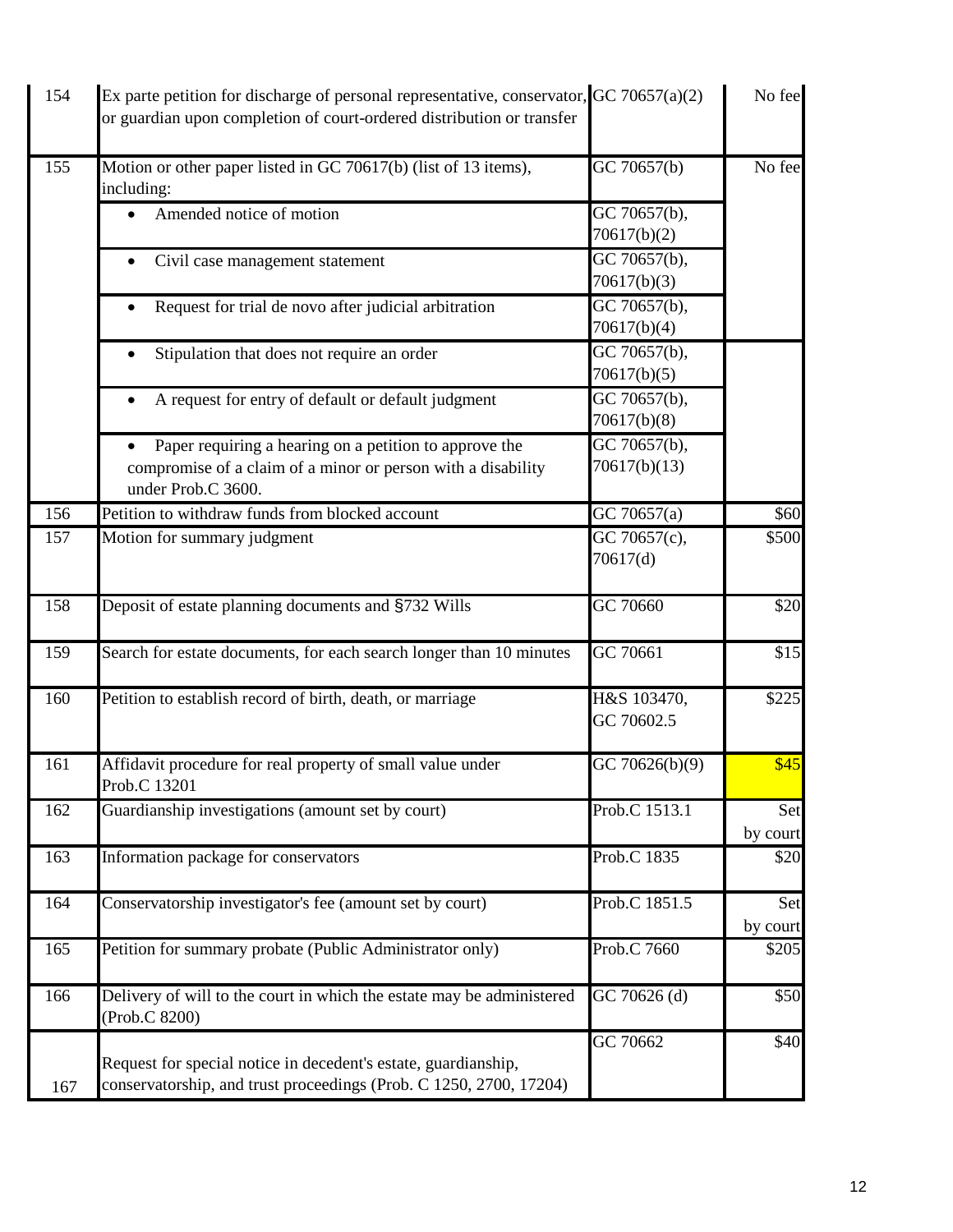|                                                                 | GC 70663 | \$30 |
|-----------------------------------------------------------------|----------|------|
| Registering a conservatorship established outside of California |          |      |
| (effective January 1, 2016)                                     |          |      |

|     | <b>APPEAL AND WRIT RELATED FEES</b>                                                                                                                        |                                       |        |
|-----|------------------------------------------------------------------------------------------------------------------------------------------------------------|---------------------------------------|--------|
|     |                                                                                                                                                            |                                       | Amount |
|     | <b>Appeal of Unlimited Civil Case</b>                                                                                                                      |                                       |        |
| 169 | Certificate for Court of Appeal or Supreme Court on motion prior to<br>filing appeal record                                                                | GC 70620                              | \$20   |
| 170 | Appeal or cross appeal to court of appeal (payable to court of appeal)                                                                                     | GC 68926,<br>68926.1(b)               | \$775  |
| 171 | Deposit for preparation of clerkøs transcript (payable to superior<br>court) (charged when notice of appeal to court of appeal is filed under<br>GC 68926) | $\overline{GC 6892}6.1$               | \$100  |
|     | <b>Additional Deposit - Clerk's Transcript</b>                                                                                                             |                                       | Varies |
|     | SC98 Appeal Trust Account - Deposit for Court Reporter Transcripts<br>on Appeal                                                                            |                                       | Varies |
|     | <b>Other Appeals</b>                                                                                                                                       |                                       |        |
| 172 | Appeal in limited civil case (to appellate division), where amount<br>demanded in case does not exceed \$10,000                                            | GC 70621(b),<br>70602.5               | \$225  |
| 173 | Appeal in limited civil case (to appellate division), where amount<br>demanded in case exceeds \$10,000 (but does not exceed \$25,000)                     | $\overline{GC 70621(a)}$ ,<br>70602.5 | \$370  |
| 174 | Appeal in small claims case                                                                                                                                | CCP 116.760                           | \$75   |
| 175 | Writ petition to appellate division, where amount demanded in limited GC 70621(b),<br>civil case does not exceed \$10,000                                  | 70602.5                               | \$225  |
| 176 | Writ petition to appellate division, where amount demanded in limited $GC$ 70621(a),<br>civil case exceeds \$10,000 (but does not exceed \$25,000)         | 70602.5                               | \$370  |
| 177 | Appeal from Labor Commissioner's Award (Lab.C 98.2)                                                                                                        | GC 70611,                             | \$435  |
| 178 | Appeal of final decision on parking citation violation (VC 40230)                                                                                          | $\overline{GC}$ 70615(b)              | \$25   |
| 179 | Appeal from determination of dangerous or vicious dog (F&A 31622)                                                                                          | GC 70626(b)(8)                        | \$45   |
| 180 | Appeal of administrative fine or penalty (GC 53069.4(b)(2))                                                                                                | GC70615(a)                            | \$25   |
| 181 | Appeal of administrative penalty for fare evasion or passenger<br>conduct violation (PUC 99582)                                                            | GC 70615(c)                           | \$25   |

## **RECORDS RELATED FEES**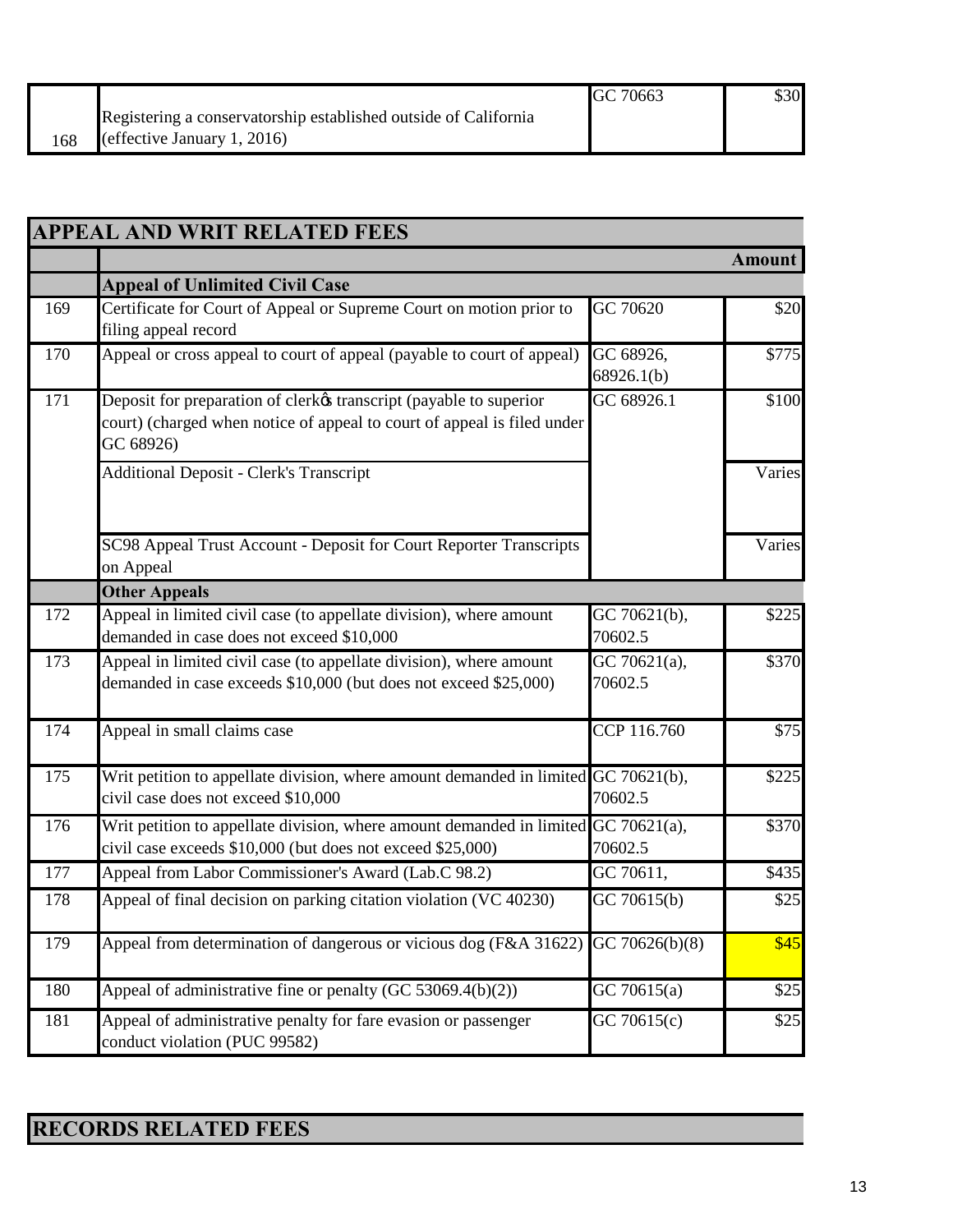|     |                                                                                                             |                   | <b>Amount</b> |
|-----|-------------------------------------------------------------------------------------------------------------|-------------------|---------------|
| 182 | Certifying a copy of paper, record, or proceeding on file                                                   | GC 70626(a)(4)    | \$40          |
| 183 | Certificate for which fee is not otherwise fixed; includes lis pendens                                      | GC 70626(a) $(8)$ | \$40          |
| 184 | Preparing a copy of any record, proceeding or paper on file (per page)                                      | GC 70627(a)       | \$0.50        |
| 185 | Comparison of a copy with an original on file (per page)                                                    | GC 70627(b)       | \$1           |
| 186 | Searching records or files, for each search longer than 10 minutes                                          | GC 70627(c)       | \$15          |
| 187 | Exemplification of record or other paper on file.                                                           | GC 70628          | \$50          |
| 188 | Document authenticated pursuant to court order (per signature)                                              | GC 70629          | \$15          |
| 189 | Certified copy of marriage or domestic partnership dissolution record<br>(requested by public agency)       | GC 70674          | \$10          |
| 190 | Certified copy of marriage or domestic partnership dissolution record<br>(requested by any other applicant) | GC 70674          | \$15          |

| RETURNED CHECKS AND INSUFFICIENT PAYMENTS |                                                                                                                                                                                                                                                                                                                          |                                |               |
|-------------------------------------------|--------------------------------------------------------------------------------------------------------------------------------------------------------------------------------------------------------------------------------------------------------------------------------------------------------------------------|--------------------------------|---------------|
|                                           |                                                                                                                                                                                                                                                                                                                          |                                | <b>Amount</b> |
| 191                                       | Administrative charge for a check that is returned without payment.<br>A filing paid with such a check will be void if not paid, within 20<br>days of notification, in cash, by certified check, or by other means<br>specified by the court, but not by traveler the check or personal check.<br>(Amount set by court.) | CCP 411.20 $(g)$ ,<br>GC 71386 | \$65          |
| 192                                       | Administrative charge for processing a partial payment. A first paper<br>filing submitted with a check for an insufficient amount will be void<br>if the amount due is not paid within 20 days of notification. (Amount<br>set by court.)                                                                                | $CCP\,411.21(g)$               | \$35          |

| <b>MISCELLANEOUS FEES</b> |                                                                                                                           |                                                                                      |        |
|---------------------------|---------------------------------------------------------------------------------------------------------------------------|--------------------------------------------------------------------------------------|--------|
|                           |                                                                                                                           |                                                                                      | Amount |
| 193                       | Administrative charge for collection of fees where fee waiver was<br>previously granted (amount set by court, up to \$25) | GC 68511.3(d)<br>repealed and<br>replaced by<br>GC 68630-68641<br>as of July 1, 2009 | \$25   |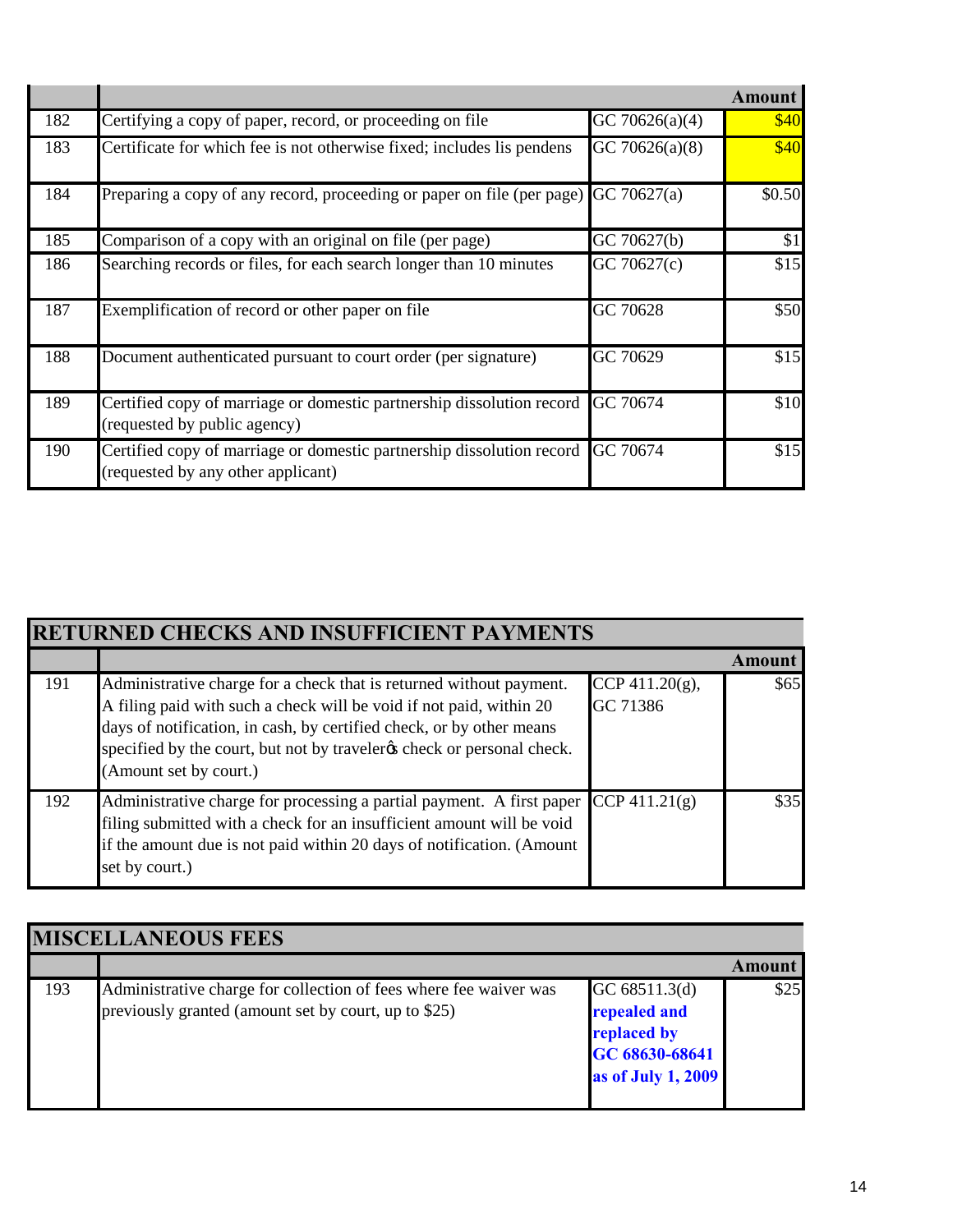| 194 | Administrative charge for recovering, as part of judgment, fees not<br>paid by public entity under GC 6103 (amount set by court, up to \$25)              | GC 6103.5(d)                     | Amount<br>set by<br>court |
|-----|-----------------------------------------------------------------------------------------------------------------------------------------------------------|----------------------------------|---------------------------|
| 195 | Taking affidavit, except in criminal case or adoption proceedings                                                                                         | GC 70626(a)(5)                   | \$40                      |
| 196 | Acknowledgment of deed or other instrument                                                                                                                | GC 70626(a)(6)                   | \$40                      |
| 197 | Recording or registering license or issuing certificate in connection<br>with a license, required by law, for which charge is not otherwise<br>prescribed | GC 70626(a)(7)                   | \$40                      |
| 198 | Filing affidavit of publication of notice of dissolution of partnership                                                                                   | GC 70626(b)(7)                   | \$45                      |
| 199 | Filing and indexing papers for which a charge is not provided<br>elsewhere                                                                                | GC 70626(b)(10)                  | \$45                      |
| 200 | Appearance by videoconferencing                                                                                                                           | GC 70630                         | Set by<br>court           |
| 201 | Reasonable fee for service or product, not to exceed costs, where no<br>fee is otherwise provided for (Rule 6.712)                                        | GC 70631                         | Set by<br>court           |
| 202 | Administering funds held in trust for deposits of funds for reporters'<br>transcripts                                                                     | GC 70632, CRC<br>8.130 and 8.834 | \$50                      |
| 203 | Certificate of facts regarding unsatisfied judgment                                                                                                       | VC 16373                         | \$8                       |

## **Exhibit A Napa Superior Court - Court Investigator Fees\* Probate Code 1513.1 and 1851.5**

| Guardianship                    |          |
|---------------------------------|----------|
| Permanent                       | \$200.00 |
| 1 year                          | \$200.00 |
| Bi-annual                       | \$200.00 |
| <b>Court Ordered</b>            | \$200.00 |
|                                 |          |
| <b>Conservatorship - Person</b> |          |
| Permanent                       | \$250.00 |
| 1 year                          | \$200.00 |
| Bi-annual                       | \$200.00 |
| <b>Court Ordered</b>            | \$200.00 |
|                                 |          |

| <b>Conservatorship – Person &amp; Estate</b> |          |
|----------------------------------------------|----------|
| Permanent                                    | \$300.00 |
| vear                                         | \$250.00 |
| Bi-annual                                    | \$250.00 |
| <b>Court Ordered</b>                         | \$250.00 |

\*Pursuant to Napa Superior Court Local Rule 9.10 July 1, 2009